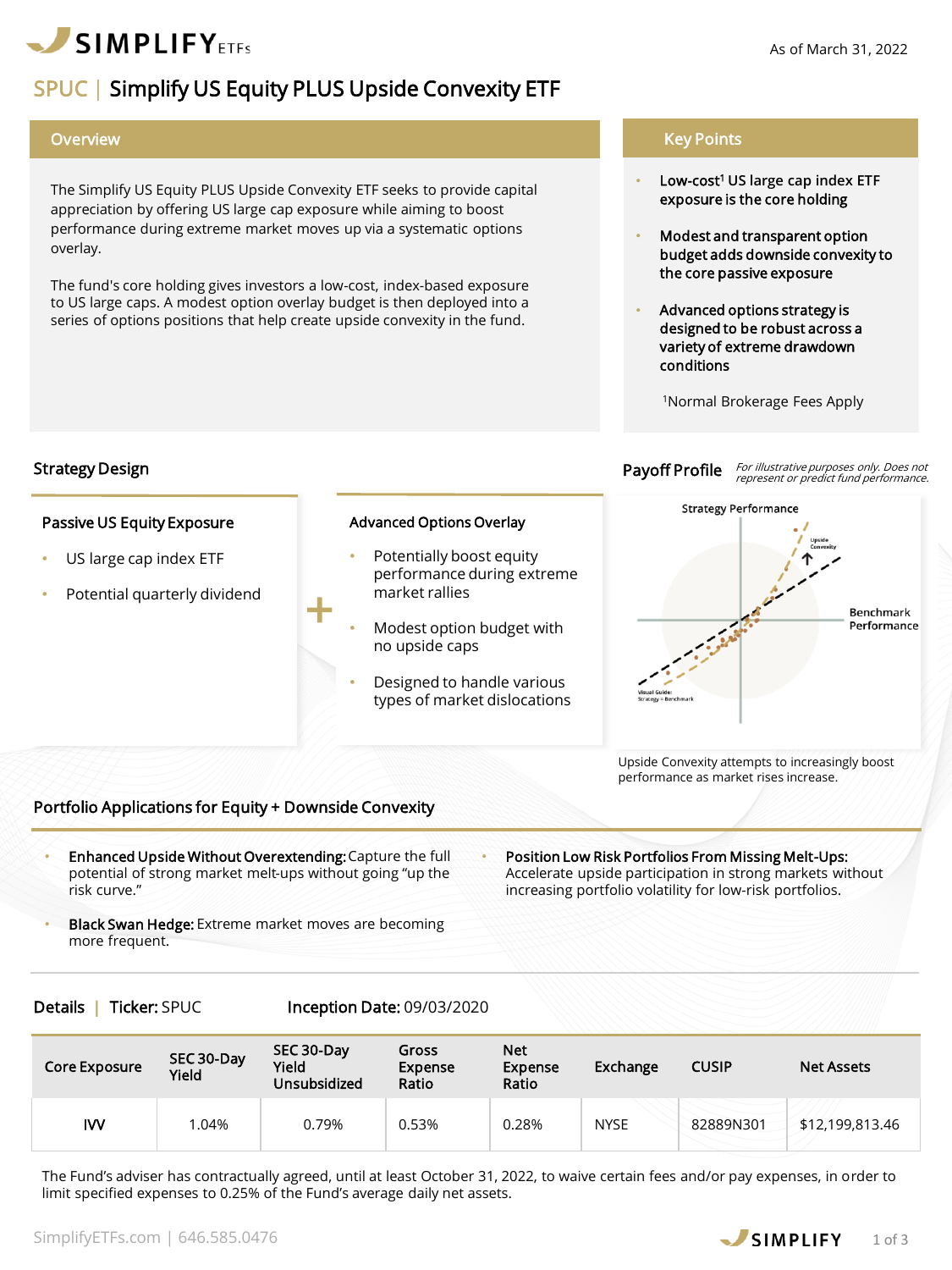| Position           | Allocation | <b>Notional</b><br><b>Exposure</b><br>$(Delta=1)$ |
|--------------------|------------|---------------------------------------------------|
| IW                 | 97.83%     |                                                   |
| SPY 09/16/22 C510  | 0.28%      | 50%                                               |
| SPY 03/17/23 C510  | 0.69%      | 28%                                               |
| SPX 06/16/23 C5600 | 1.18%      | 104%                                              |
| Cash               | 0.02%      |                                                   |

# Current Holdings **Current Holdings Core Options Ladder Budget**

| Position                                               | Initial<br><b>OTMness</b> | <b>Expiry</b><br><b>Position in</b><br>Ladder | Annual<br><b>Budget</b> |
|--------------------------------------------------------|---------------------------|-----------------------------------------------|-------------------------|
| <b>Medium-Term SPX Call</b><br>Option #1 Sleeve        | 50%                       | 6m                                            | 0.5%                    |
| <b>Medium-Term SPX</b><br><b>Call Option #2 Sleeve</b> | 50%                       | 9m                                            | 0.5%                    |
| Long-Term SPX Call<br>Option #1 Sleeve                 | 50%                       | 12 <sub>m</sub>                               | 0.5%                    |
| Long-Term SPX Call<br>Option #2 Sleeve                 | 50%                       | 15m                                           | 0.5%                    |

Holdings are subject to change without notice.

# Performance as of 03/31/22

| <b>Cumulative Total Returns</b> |            |          |                 | Total Returns as of 03/31/22 |                 |
|---------------------------------|------------|----------|-----------------|------------------------------|-----------------|
| <b>SPUC</b>                     | <b>MTD</b> | 3 Months | Since Inception | 1-Year                       | Since Inception |
| <b>NAV</b>                      | 4.27%      | $-7.72%$ | 34.38%          | 16.89%                       | 20.67%          |
| <b>Market Price</b>             | 4.59%      | -7.56%   | 35.49%          | 17.05%                       | 21.34%          |
| S&P 500 Index                   | 3.07%      | $-5.17%$ | 34.00%          | 15.44%                       | 20.45%          |

**The performance data quoted represents past performance and is no guarantee of future results. Current performance may be lower or higher than the performance data quoted. Investment returns and principal value of an investment will fluctuate so that an investor's shares, when redeemed, may be worth more or less than their original cost. For performance data current to the most recent month-end please call (855) 772-8488 or go to https://www.simplify.us/etfs.**

## Portfolio Uses

### Core Strategic Holding

- 98% allocation to iShares Core S&P 500 ETF (IVV) provides traditional equity exposure, including dividends and tax efficiency
- Modest option budget aims to minimize long-term drag of overlay while providing outsized convexity benefits

## A Tactical Tool

- Easily swap with any core US equity holding for instant tactical expression
- Convex option design allows for outsized exposure to your view without significantly changing your equity exposure

## Asset Class Flexibility

Upside convexity may help boost performance in strong up markets without overextending in equities